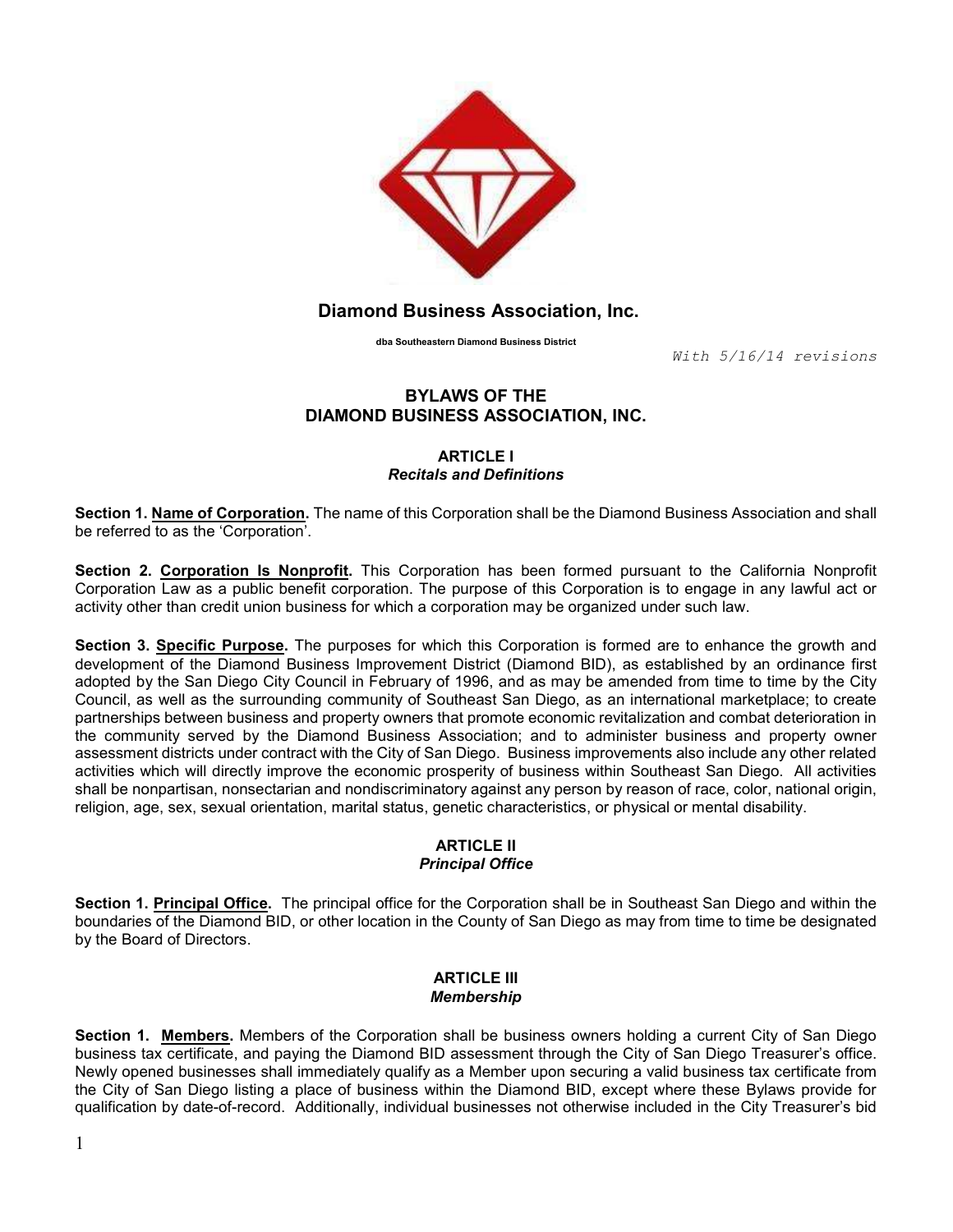assessment system may become a Member upon paying the equivalent annual fee per the established Schedule of Assessments for DBA. Such "in lieu' assessment fees would be voluntary, and collected directly by DBA.

Section 2. Associate Members. Associate Membership shall be open to those persons, including corporations or other associations, or their expressed representatives or delegates, making application for membership and interested in supporting the purpose of the Diamond Business Association. All applicants for Associate Membership shall complete an application in the form prescribed by the Board, which will be referred to a Membership Committee. All applications will be presented to the Board of Directors for approval by a majority vote.

- A. Applications of Associate Members must be renewed each year, upon the Membership Committees' review and approval by the Board of Directors. Diamond Business Association reserves the right to refuse memberships to any business or individual.
- B. Any Associate Member may resign from membership in the Diamond Business Association, upon giving written notice to the Secretary of the Corporation. Members who resign shall not be entitled to any refund of any dues therefore paid.
- C. The annual fee for Associate Members will be charged following the manner, the "Schedule of Assessments," described in Article III, Section 1 above. Annual membership fees and donations are non-refundable. Any expulsion, suspension, or termination of a Member or Associate for cause shall be approved by two-thirds (2/3) vote of the Board of Directors, and shall be in accordance with the California Nonprofit Public Benefit Corporation Law.

# ARTICLE IV **Delegates**

Section 1. Delegates. Each Member or Associate may be represented by a Delegate upon written notification from the Member or Associate to the Board of Directors. Each Delegate shall represent only one Member or Associate.

Section 2. Alternate Delegates. Each Member or Associate may adopt procedures to select a first and second Alternate Delegate, as defined herein, to represent the Member or Associate.

#### ARTICLE V Meetings of Members

Section 1. Annual Meetings. The annual meeting of Members shall be held in San Diego, California on a date and time determined by the Board of Directors.

Section 2. Special Meetings. Special meetings may be called at any time by a majority vote of the Board of Directors, or by one third (1/3) of the current Membership.

Section 3. Notice. Whenever Members are required or permitted to take any action at a meeting, a written notice of the meeting shall be hand delivered or sent by first class mail, charges prepaid, not less than 10 nor more than 90 days before the date of the meeting to each such Member who is entitled to vote. The notice shall state the place, date, and time of the meeting, and, in the case of a special meeting, the general nature of the business to be transacted, in accordance with the California Nonprofit Public Benefit Corporation Law.

Section 4. Voting. Each Member shall cast only one vote on any matter submitted to a vote. There shall be no cumulative or proxy voting. If a quorum is present, the affirmative vote of the majority of the Members present shall be the act of the Corporation. All voting rights shall be in accordance with the California Nonprofit Public Benefit Corporation Law.

Section 5. Action Without Meeting. Any action required or permitted to be taken by the Members may be taken without a meeting in accordance with the California Nonprofit Public Benefit Corporation Law.

## ARTICLE VI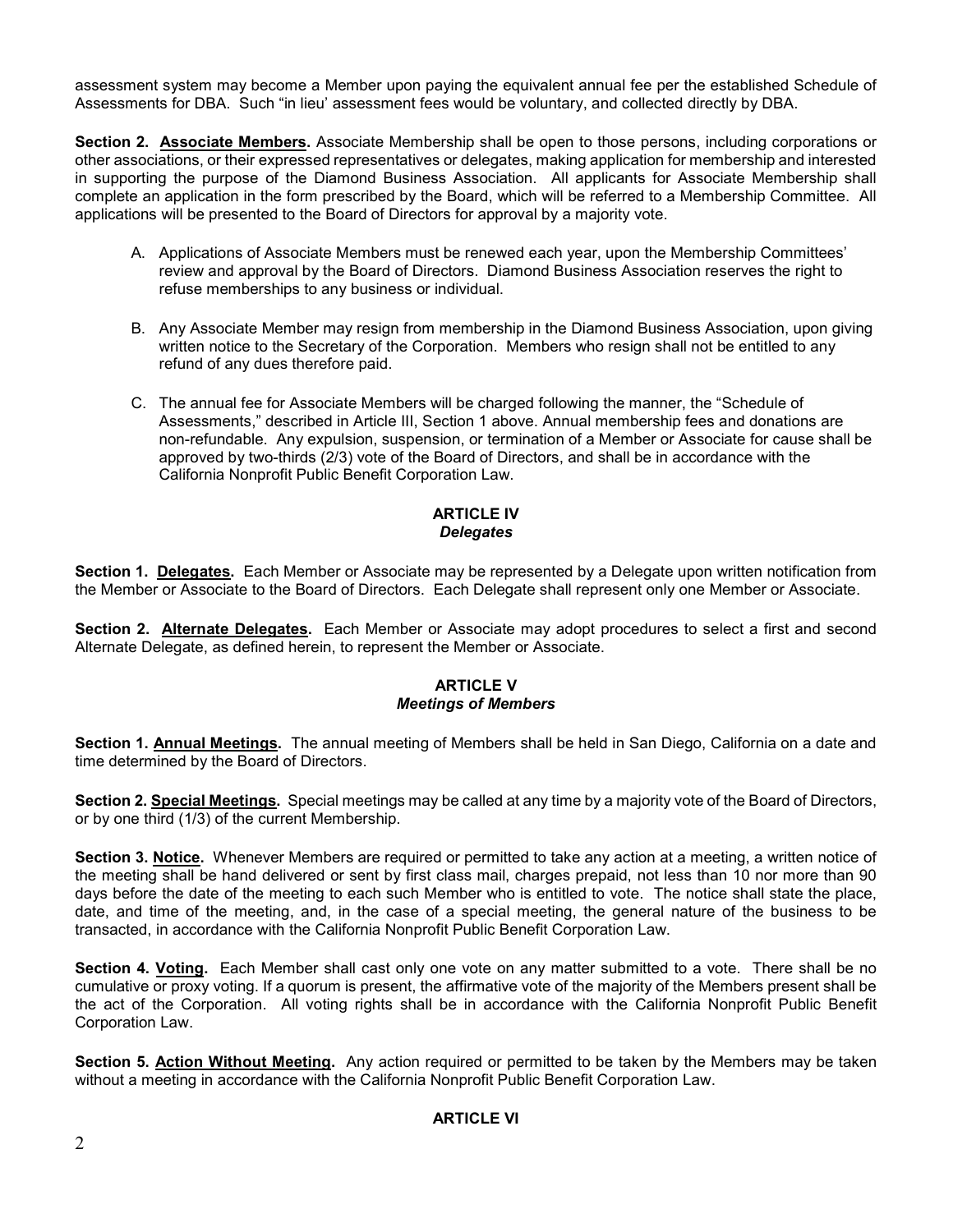## Board of Directors

Section 1. Powers. Subject to the provisions of the California Nonprofit Public Benefit Corporation Law and any limitations in the Articles and these Bylaws relating to action required to be approved by the Members, the business and affairs of the Corporation shall be vested in and exercised by the Corporation's Board of Directors. The Board may delegate the management of the activities of the Corporation to any person or persons, or committee, provided that notwithstanding any such delegation the activities and affairs of the Corporation shall continue to be managed and all corporate powers shall continue to be exercised under the ultimate direction of the Board.

Section 2. Number and Qualifications of Directors. The Corporation shall have a minimum of seven and a maximum of thirteen Directors. A minimum of three-fourths (3/4) of the Directors shall be business owners (or their delegates) as provided in Article III of these Bylaws. No more than one-fourth (1/4) of the Board may be composed of Associate Members at any one time.

Section 3. Regular Meetings. Regular meetings of the Board of Directors shall be held monthly, at San Diego, California, or at such other times as may be authorized by the Board of Directors.

Section 4. Special Meetings. Special meetings of the Board of Directors may be called at any time by the President or Vice President or shall be called by the President or Vice President upon written application of a majority of all Directors or a majority of all members. The purpose of the special meeting shall be stated in the notice of such meeting, which shall also designate the time and place thereof. Such notice shall be sent by first class mail not less than four days before the meeting, or forty-eight (48) hours in advance of such meeting, if delivered personally or by telephone, including a voice messaging system or other system or technology designed to record and communicate messages, telegraph, facsimile, electronic mail, or other electronic means.

Section 5. Quorum. A majority of the authorized number of Directors present shall constitute a quorum for the transaction of business.

Section 6. Voting. Every act or decision done or made by a majority of the Directors present at a meeting duly held at which a quorum is present shall be regarded as the act of the Board of Directors.

Section 7. Action Without Meeting. Any action required or permitted to be taken by the Board of Directors may be taken without a meeting in accordance with the California Nonprofit Public Benefit Corporation Law.

Section 8. Term. Directors shall hold office for two years and their terms shall be staggered at one-year intervals, with one-half the number of Directors elected at the annual meeting of the Members. No Director shall serve more than two consecutive terms. However, once a Director has completed their maximum terms of service, they may be reelected as a Director after a one-year hiatus.

Section 9. Vacancies. Vacancies on the Board shall exist on the death, resignation or removal of any Director. The vacancy can then be filled with the appointment of a qualified Member/Associate Member, subject to approval by a majority vote of the Board of Directors, for the remainder of the term of the Director replaced. When filling a vacancy, directors shall make every effort to have a diverse Board of Directors, representing a variety of skills, and shall aim for geographic representation of the businesses in the Diamond BID.

Section 10. Removal of Directors. The Board of Directors shall have the power and authority to remove Directors for cause by a two-thirds (2/3) if he or she is adjudicated to be within the purview of Section 7221 (relating to mental competency, conviction of a felony, or conduct affecting a charitable trust) or has breached any duty under Sections 7230 through 7238 (relating to the standards of conduct of directors) of the California Nonprofit Corporation Law. The Board of Directors also shall have the power and authority to remove a Director for cause if he or she fails to attend five (5) meetings in any 12-month period, or three (3) consecutive meetings of the Board of Directors, unless excused for good cause, which meetings have been noticed in accordance with California Law.

Section 11. Conflict of Interest. Intent is to comply with California Corporations Code, Sections 7230 through 7238, all applicable laws concerning 501(c)6 non-profit corporations, and additionally take all necessary steps to avoid even the appearance of a conflict of interest situation, such that if a Director has a direct, personal financial interest arising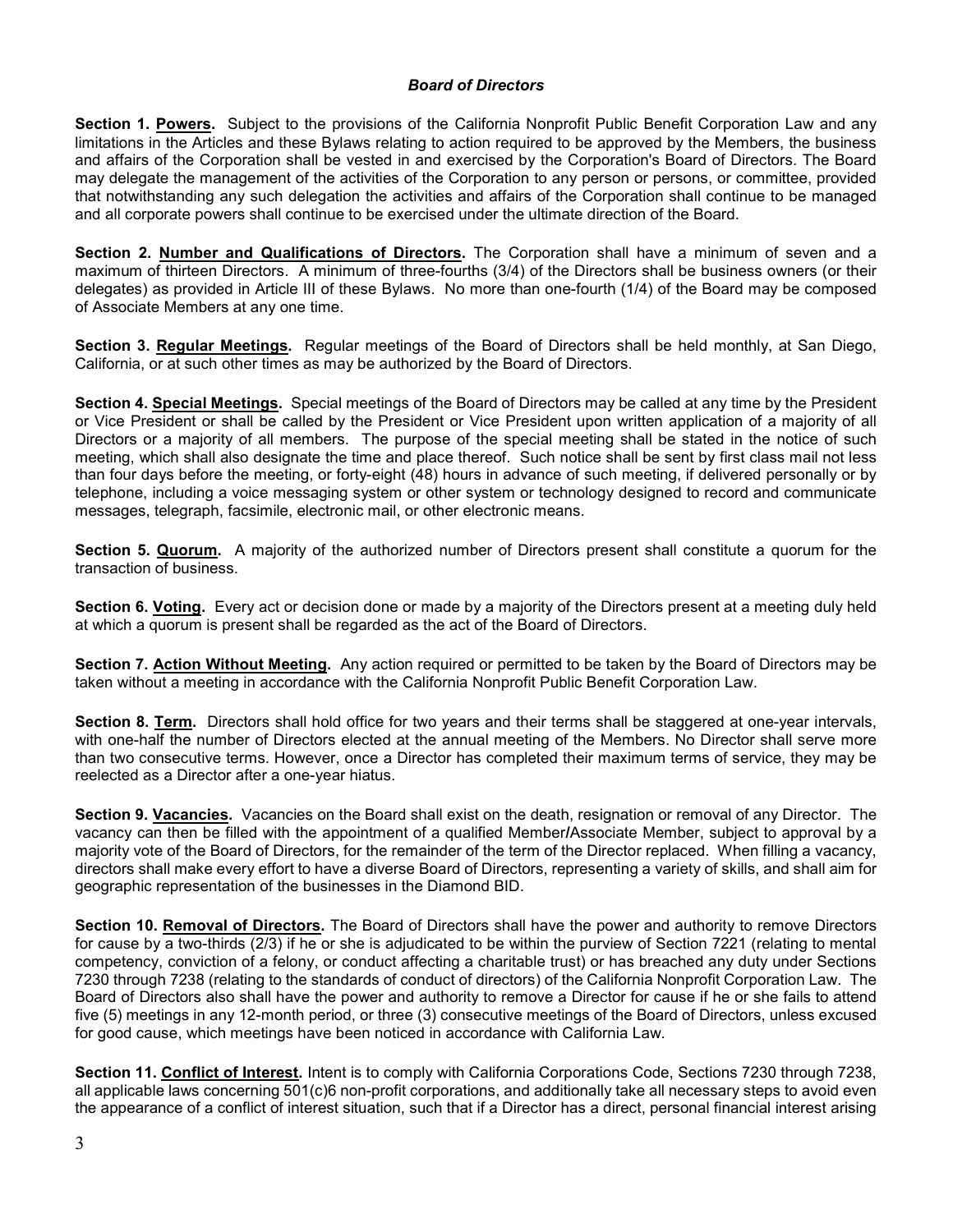from a specific Board action under consideration: 1) he/she must so disclose in advance of any discussion on the matter, 2) physically remove him/herself from the meeting table, and 3) abstain from any Board vote on the specific matter. Further, in order to implement the Corporation's Conflict of Interest Policy, all Board members, along with staff and non-Member committee members, shall acknowledge their understanding of this policy by signing the appropriate form.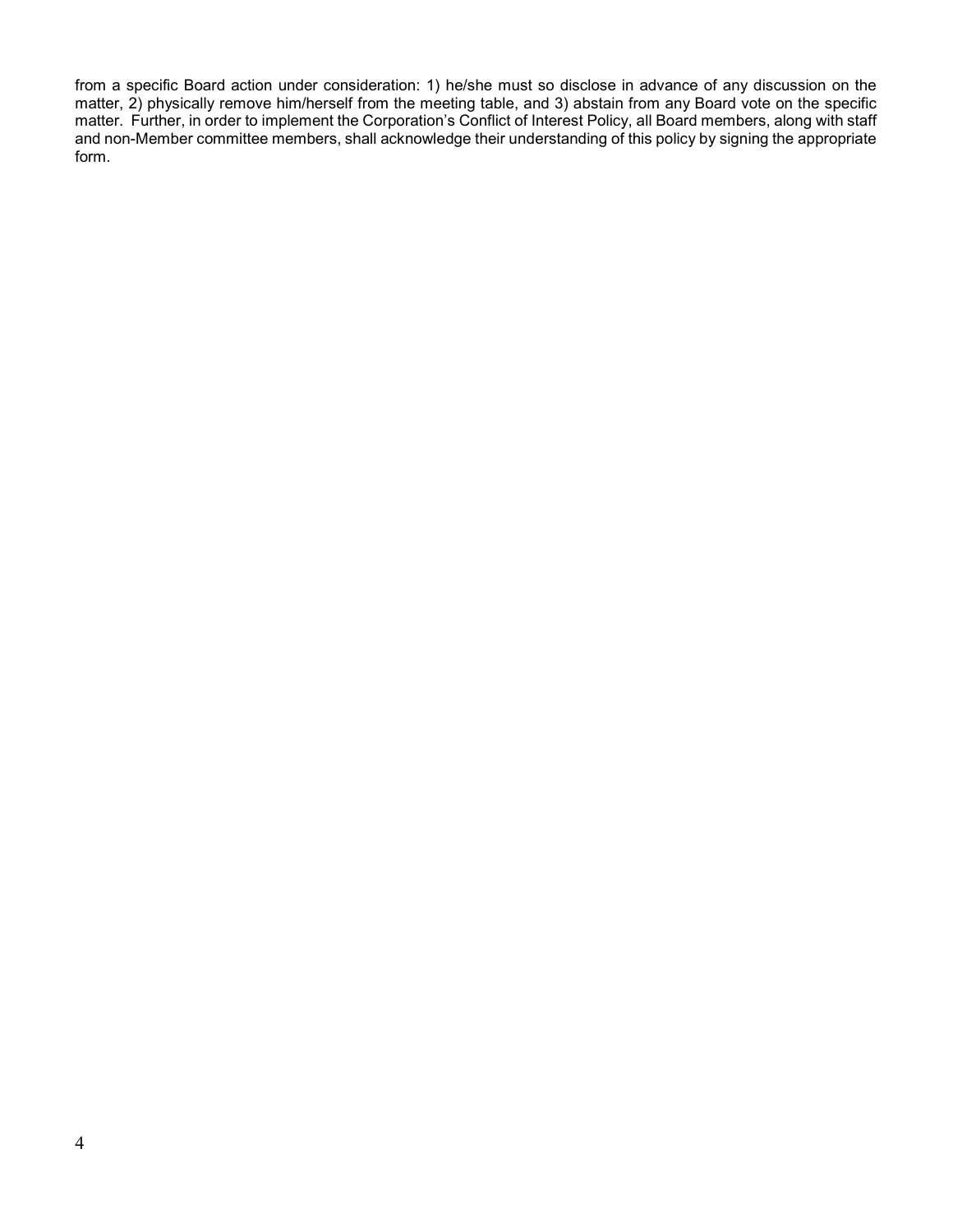#### ARTICLE VII Election of Directors

Section 1. Intent is through an open participatory process on the part of the eligible business membership and Associate Members to elect Directors who will hold two year terms commencing in July of the year elected. Further, intent is to stagger the terms, such that one-half of the Directors would be elected annually.

#### Section 2. Election Calendar.

- A. Each March, the Board will review the election process with respect to the number of seats which will become vacant as of June 30<sup>th</sup>. Consistent with Section 5513 of the California Corporations Code, this election will be conducted by written ballot available to all eligible business Members/Associate Members ("Delegates"), with the results of the election to be ratified at the June Annual Meeting.
- B. At the April Board Meeting, the President announces the appointment of a Nominations Committee.
- C. After the April Board Meeting and before the May Board Meeting:
	- 1. A list of holders of valid/fully paid Business Tax Certificates will be obtained as of April 30th, holders of which are eligible: to nominate candidates (including self-nominations), vote by written ballot, and vote at the Annual Meeting; and
	- 2. The Secretary will notify Members/Associate Members of the election and make available nomination forms and other materials. Nomination forms must be returned to the office by the nearest business day corresponding to May  $5<sup>th</sup>$ , by hand or with a post mark no later than the prior date.
- D. At the May Board Meeting:
	- 1. Secretary reports to Directors on all businesses/Associate Members eligible to vote by ballot and at the Annual Meeting, and, in conjunction with the Nominations Committee, reports to the Directors the results from the solicitation for nominations;
	- 2. The Nominations Committee continues their report, such that additional nominations may be made, including from the floor, provided that such nominees are Members/Associate Members in good standing and that have attended a minimum of two Board or committee meetings;
	- 3. The Directors vote to close nominations, adopt a slate of candidates, and order preparation of a written ballot; and
	- 4. The Directors appoint an Election Committee, to include the Secretary and an outside Inspector of Elections providing for his/her compensation, if any.
- E. After the May Board Meeting and before June Regular and Annual Meeting:
	- 1. The Secretary and the Nominations Committee, jointly, will notify all eligible business Members/Associate Members that the election will be conducted by written ballot at the June Annual Meeting, which will be held in conjunction with the regular June Board Meeting. This notification will contain a notice of the date of the Annual Meeting, a listing of all candidates for election to the Board of Directors, and other proposals, if any, to be submitted to the Membership.
- F. At the June Regular Board Meeting and Annual Meeting, held separately in conjunction with each other:
	- 1. After the Directors have concluded the regular June Board Meeting, the Annual Meeting will be convened.
	- 2. At the Annual Meeting, the Members will be presented a written ballot that incorporates a listing of the eligible candidates for election to the Board of Directors, and the number of seats on the Board to be filled. Voting will be conducted by secret ballot. Members/Associate Members must be present to vote personally, and not by proxy.
	- 3. The Election Committee will conduct the election, and report to the Annual Meeting the results the candidates to be elected to the Board of Directors. The Membership will ratify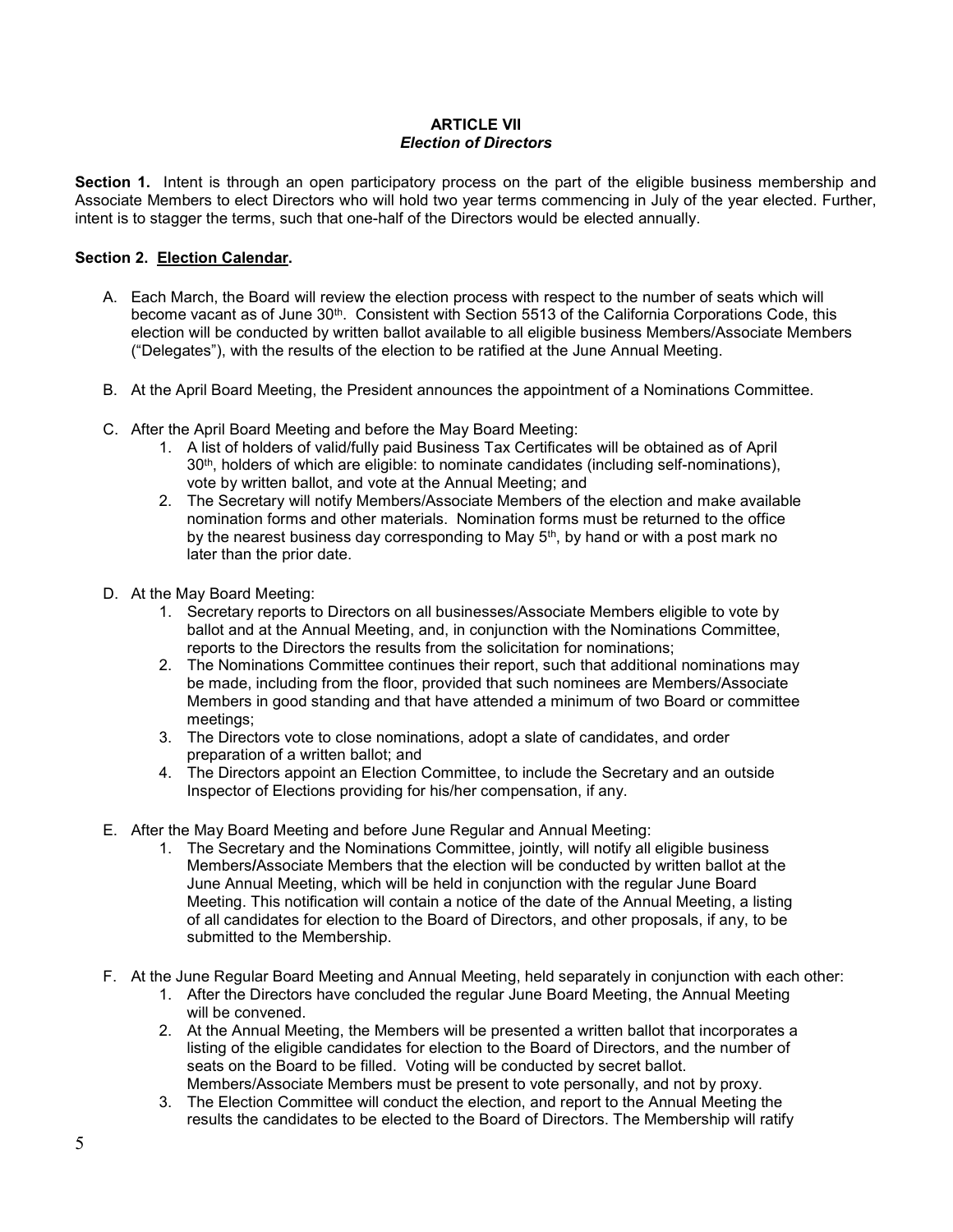the results from the election, and elect Directors for two year terms commencing the following July 1<sup>st</sup>.

4. Additionally, at the Annual Meeting, Officers for the new Fiscal Year commencing July  $1<sup>st</sup>$ will be elected, as well as other matters.

## ARTICLE VIII **Committees**

Section 1. Committees. The Board of Directors may, by resolution adopted by a majority of the Directors then in office, designate one or more committees, each consisting of two or more Directors, to serve at the pleasure of the Board of Directors. The Executive Committee is designated as a standing committee.

#### ARTICLE IX **Officers**

Section 1. **Officers**. The executive officers of this Corporation shall be a President, a Vice-President, a Secretary, and a Treasurer. All officers must be Directors of the Corporation.

Section 2. Election. Officers shall be elected by the Board of Directors at each annual meeting of the Members and shall hold office until the next annual meeting or until they no longer represent their respective Members.

Section 3. Vacancies. A vacancy in any office may be filled by a majority vote of the Board of Directors. Each officer so elected shall hold office until the next annual election of officers or until he or she is no longer eligible to serve.

Section 4. President. Subject to the control of the Board of Directors, the President shall have general supervision, direction, and control of the business and affairs of the Corporation. The President shall preside at all meetings of the members and Directors, and shall have the powers and duties as may be prescribed from time to time by the Board of Directors. The President shall, each year, submit to the membership a report on the accomplishments of the past year and the objectives for the next year.

Section 5. Vice-President. In the absence or disability of the President, the Vice-President shall perform all duties of the President and, in so acting shall have all the powers of the President. The Vice-President shall have such other powers and perform such other duties as may be prescribed from time to time by the Board of Directors.

Section 6. Secretary. The Secretary shall keep a full and complete record of the proceedings of the Board of Directors, and of the members, shall keep the seal of the Corporation, shall affix the same to such papers and instruments as may be required in the regular course of business, shall make service of such notices as may be necessary or proper, and shall supervise the keeping of the minute books in the principal office of the Corporation, which shall include these Bylaws. The Secretary shall keep a record of attendance and shall maintain the Corporation's membership roster. All such corporate records and documents shall be reproduced by the Secretary and distributed to the Board of Directors prior to each regular, special, or annual meeting.

Section 7. Treasurer. The Chief Financial Officer, who shall be referred to as the Treasurer, shall be responsible for general supervision of the financial affairs of the Corporation, shall make regular financial reports to the Board of Directors and to the membership, and shall perform such other duties as may be prescribed from time to time by the Board of Directors.

Section 8. Compensation. No compensation or salary shall be paid to any officer of the Corporation.

# ARTICLE X **Miscellaneous**

Section 1. Rules and Regulations. The Board of Directors shall have the power to make reasonable rules and regulations not inconsistent with these Bylaws.